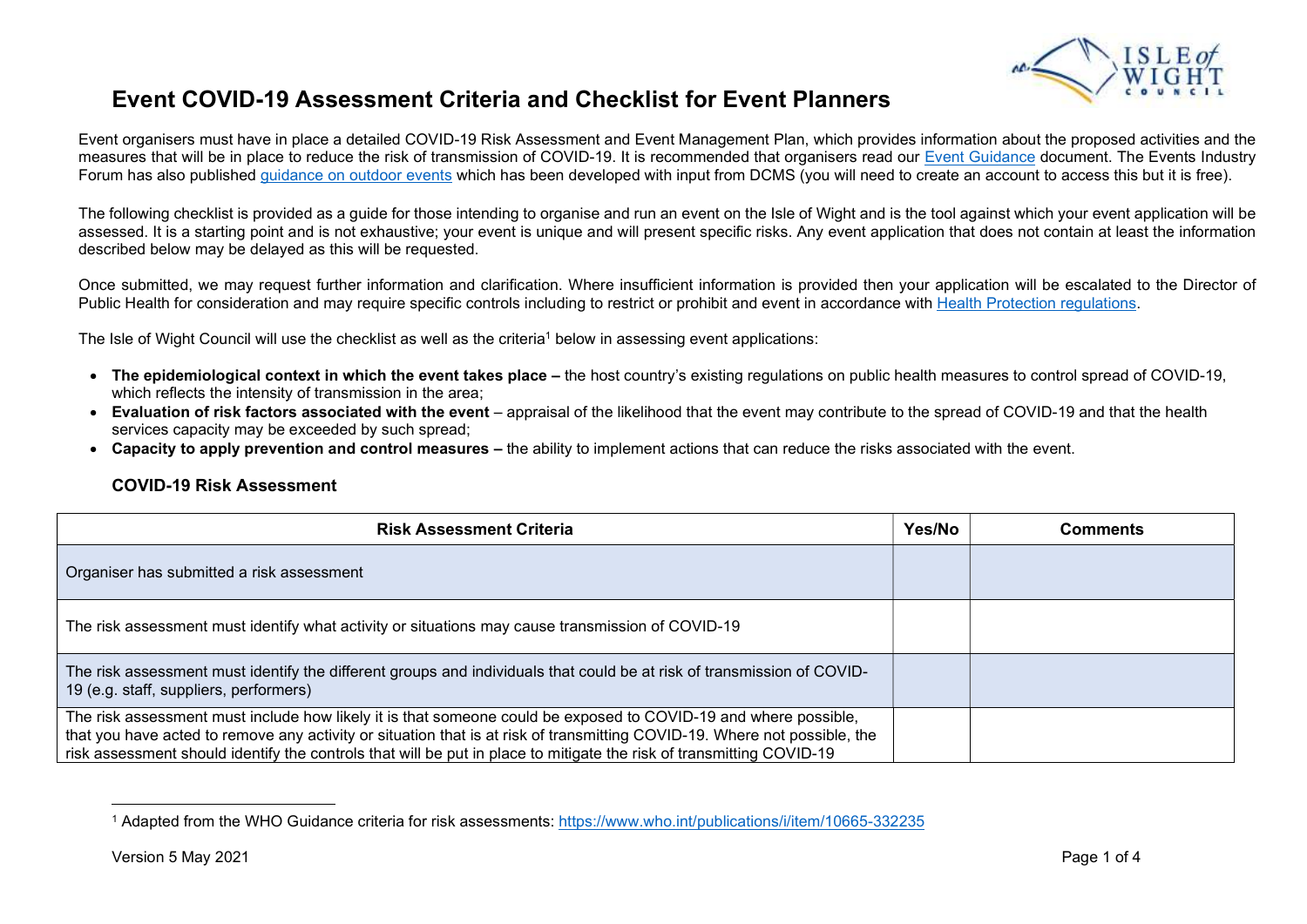Event Plan

| Social Distancing; limiting contact criteria                                                                                                                                                                                                                                                                                                                                                                                 | Yes/No | <b>Comments</b> |
|------------------------------------------------------------------------------------------------------------------------------------------------------------------------------------------------------------------------------------------------------------------------------------------------------------------------------------------------------------------------------------------------------------------------------|--------|-----------------|
| The plan must include:                                                                                                                                                                                                                                                                                                                                                                                                       |        |                 |
| maximum capacity based on COVID secure measures including social distancing (it is advised that how the<br>capacity has been calculated is documented, taking into account that people must be in groups of no more<br>than 6 and the requirement that food/drink must be ordered/consumed whilst seated at tables).<br>numbers of staff/volunteers to ensure COVID secure measures are maintained at all times<br>$\bullet$ |        |                 |
| The plan must detail how SOCIAL DISTANCING will be maintained AT ALL TIMES between:                                                                                                                                                                                                                                                                                                                                          |        |                 |
| attendees who are from different households or support bubbles e.g. maximum capacity, zoning, circulation<br>$\bullet$<br>space, pinch points/congestion areas, entrances/exits, queues, toilets and wash stations, movement flows<br>between areas, seating arrangements, popular activities/exhibits etc                                                                                                                   |        |                 |
| attendees and staff and performers e.g. staff areas, performance areas, movement flow through attendee<br>areas, ticket and security bag check areas                                                                                                                                                                                                                                                                         |        |                 |
| The plan must show COVID-19 safe ingress, egress, and movement through the venue and local area to maintain                                                                                                                                                                                                                                                                                                                  |        |                 |
| social distance, and considers:                                                                                                                                                                                                                                                                                                                                                                                              |        |                 |
| Travel routes e.g.one way routes between transport hubs and venue (the 'last mile' concept), avoiding peak<br>$\bullet$<br>public transport times,                                                                                                                                                                                                                                                                           |        |                 |
| Staggered entry / exit times<br>$\bullet$                                                                                                                                                                                                                                                                                                                                                                                    |        |                 |
| Additional entrances / exits points to reduce congestion<br>$\bullet$                                                                                                                                                                                                                                                                                                                                                        |        |                 |
| One-way entry / exit routes, and one-way routes to and from on-site facilities, e.g. toilets, food and drink areas<br>$\bullet$                                                                                                                                                                                                                                                                                              |        |                 |
| Markings and signage for social distancing<br>$\bullet$                                                                                                                                                                                                                                                                                                                                                                      |        |                 |
| Queue management including surrounding areas<br>$\bullet$                                                                                                                                                                                                                                                                                                                                                                    |        |                 |
| Sanitisers at entry / exit points<br>$\bullet$                                                                                                                                                                                                                                                                                                                                                                               |        |                 |
| Refusing entry to ALL those displaying symptoms – attendees, staff, volunteers, suppliers, delivery drivers,<br>$\bullet$<br>performers,                                                                                                                                                                                                                                                                                     |        |                 |
| use of barriers/screens/face coverings to protect staff/volunteers where social distancing cannot be maintained                                                                                                                                                                                                                                                                                                              |        |                 |
| The plan must identify how hand to hand transactions will be limited during the event, e.g. on payment for goods,                                                                                                                                                                                                                                                                                                            |        |                 |
| booking in advance, etc.                                                                                                                                                                                                                                                                                                                                                                                                     |        |                 |

| <b>Hygiene and Cleaning Criteria</b>                                                                                                                                                                                                                                                                                                                                                       | Yes/No | Comments |
|--------------------------------------------------------------------------------------------------------------------------------------------------------------------------------------------------------------------------------------------------------------------------------------------------------------------------------------------------------------------------------------------|--------|----------|
| The plan must cater for the provision of face coverings for staff and customer use (if being provided) as well as<br>sufficient number and maintenance of handwashing facilities (with soap and water) and sanitiser points, at multiple<br>locations (e.g. entrances/exits, food/drink areas, toilet areas, etc) including signage on good hand washing and safe<br>disposal of materials |        |          |
| The plan must show how cleaning will be maintained prior, during (including multiday) and after the event; including<br>cleaning regimes and waste disposal management for:<br>high contact surfaces and equipment<br>work areas<br>barriers / screens<br>toilets and washing facilities, ensuring frequent removal of waste materials                                                     |        |          |
| The plan must show how performers will be protected from the risk of COVID-19 transmission and considers:                                                                                                                                                                                                                                                                                  |        |          |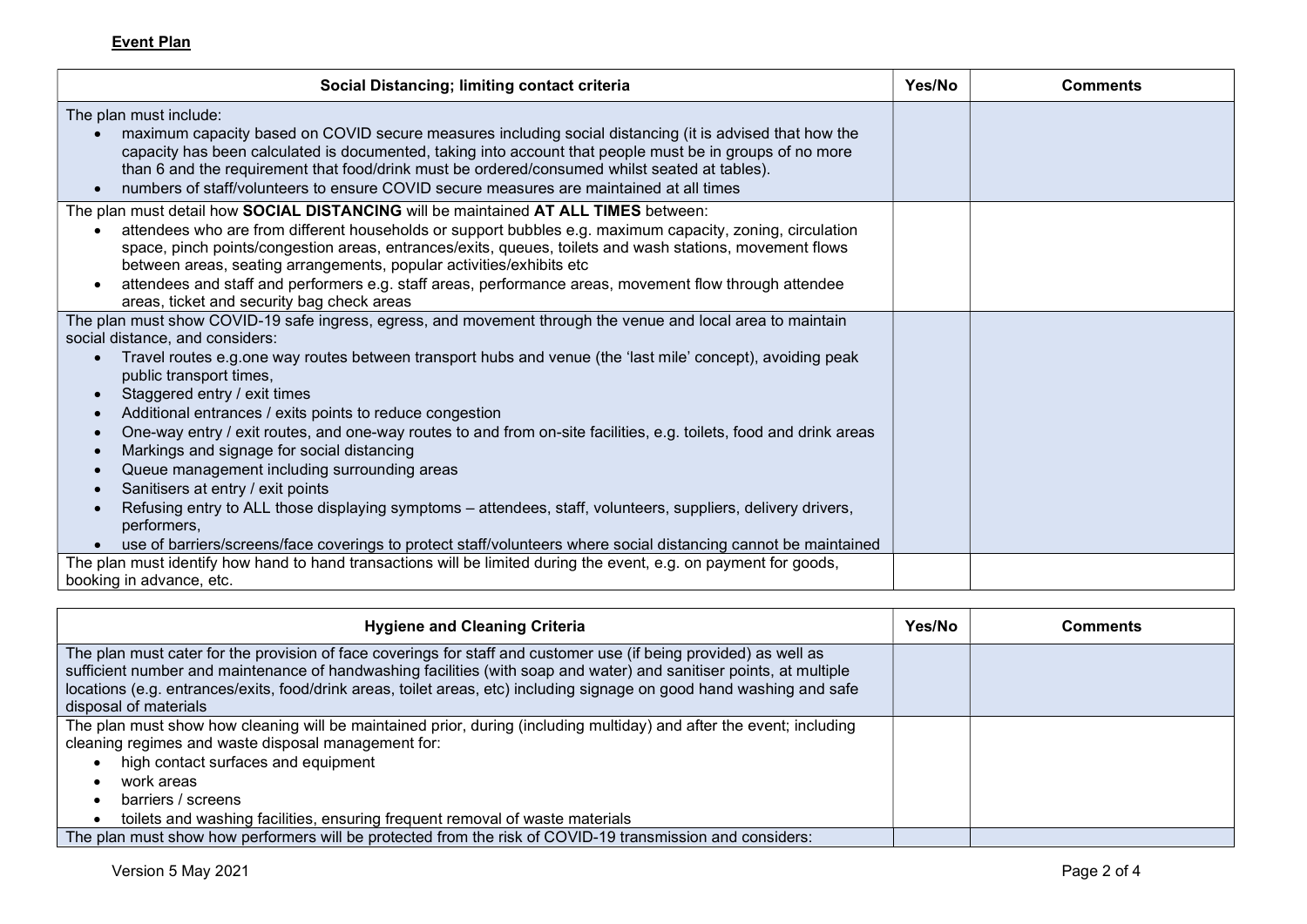| avoiding sharing professional equipment and personal items e.g. labelling with name of designated user,<br>personal headsets/radios/earpieces                                                                              |  |
|----------------------------------------------------------------------------------------------------------------------------------------------------------------------------------------------------------------------------|--|
| regular cleaning and disinfection of equipment                                                                                                                                                                             |  |
| singing by performers only e.g. avoid face to face singing and position back to back or side to side, extend<br>social distancing to 3 metres or more between singers and others, limit numbers in singing groups, utilise |  |
| technology                                                                                                                                                                                                                 |  |
| Singing and playing of wind or brass instruments is limited to professionals only.                                                                                                                                         |  |

| Possible/confirmed case management Criteria                                                                                                                                                                                                                                                                                                                                                                                                                                                                                                                                                                                                                            | Yes/No | Comments |
|------------------------------------------------------------------------------------------------------------------------------------------------------------------------------------------------------------------------------------------------------------------------------------------------------------------------------------------------------------------------------------------------------------------------------------------------------------------------------------------------------------------------------------------------------------------------------------------------------------------------------------------------------------------------|--------|----------|
| The plan must demonstrate:                                                                                                                                                                                                                                                                                                                                                                                                                                                                                                                                                                                                                                             |        |          |
| that the event can be delivered safely, including the measures to take for someone with COVID-19 symptoms<br>$\bullet$<br>(e.g. on site isolation areas, cleaning guidance following a possible or confirmed case of COVID-19, use of<br>personal protective equipment, communication pathways with NHS and ambulance services)<br>that staff training and briefings on escalating reports of possible or confirmed cases of COVID-19 at the event<br>has been undertaken<br>how the contact details for ALL those present at the event will be recorded and stored for 21 days, to assist<br>with requests for the data if needed as per NHS Test and Trace guidance. |        |          |

| <b>Communications Criteria</b>                                                                                                                                                                                                                                                                                                                                                                                                                                                                                                                                                                                                                                                                                                                                                                                                                                                                                                                                                                                                                                    | Yes/No | <b>Comments</b> |
|-------------------------------------------------------------------------------------------------------------------------------------------------------------------------------------------------------------------------------------------------------------------------------------------------------------------------------------------------------------------------------------------------------------------------------------------------------------------------------------------------------------------------------------------------------------------------------------------------------------------------------------------------------------------------------------------------------------------------------------------------------------------------------------------------------------------------------------------------------------------------------------------------------------------------------------------------------------------------------------------------------------------------------------------------------------------|--------|-----------------|
| The plan must demonstrate how communication with attendees will be made for:<br>short notice cancellation in a way they would prevent large numbers of people 'crowding' near the venue site<br>display of NHS QR code posters and ensuring ALL attendees provide contact details to organiser to assist<br>NHS Test and Trace e.g. under terms of booking<br>providing POSTCODE OF VENUE to enable attendees to provide this to NHS Test and Trace should they<br>become symptomatic, to aid outbreak identification.<br>reminding attendees to wear face coverings when using public transport or in enclosed areas as per<br>government guidance on face coverings<br>adherence to a code of behaviour i.e. not attending if they have symptoms and /or are self-isolating,<br>maintaining social distancing at the venue, hand hygiene and minimising spread of respiratory droplets<br>(through tissue etiquette) e.g. under terms of booking<br>re-enforcing message that entry will be refused if displaying symptoms and will be asked to return home via |        |                 |
| private transport, if they are able to do so.<br>providing information to attendees about risk factors that may make them more susceptible to serious illness<br>from COVID-19, so they can make an informed choice about their personal risk relating to their attendance<br>advising about the hand hygiene facilities on site<br>minimising hand to hand transactions on site<br>bringing as few items as possible to the event                                                                                                                                                                                                                                                                                                                                                                                                                                                                                                                                                                                                                                |        |                 |